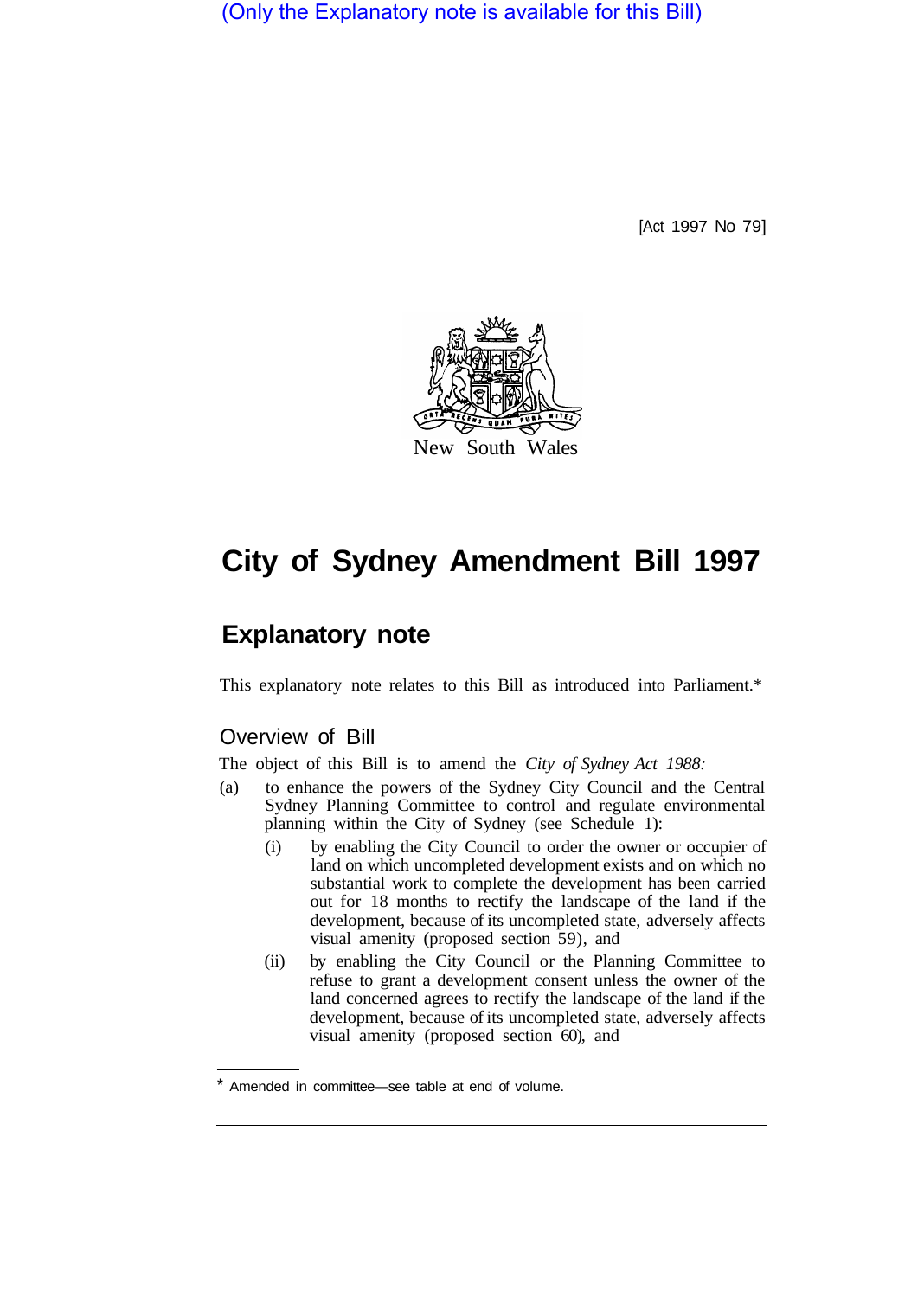City of Sydney Amendment Bill 1997 [Act 1997 No 79]

Explanatory note

- (iii) by enabling the City Council to levy a  $\sim$  of 1% of the estimated cost of a proposed development (other than hotel development to which the *Accommodation Levy Act 1997*  applies) instead of a contribution under section 94 of the *Environmental Planning and Assessment Act 1979,* and
- (iv) by waiving the tendering requirements of the *Local Government Act 1993* that would otherwise apply to contracts entered into in accordance with a condition of a donation to a public space improvement project (proposed section 62), and
- (v) by requiring the disclosure of all donations made to public space improvement projects (proposed section 63), and
- $(b)$ to change the size and composition of the Central Sydney Planning Committee by decreasing the number of members from 9 to 7 (involving a decrease in the number of "qualified person" members from 4 to 2, excluding the Mayor of South Sydney and including a government architect) (see Schedule 2 [2]-[4], and [ 1 l]), and
- $(c)$ to provide for the appointment of a Deputy Chairperson of the Planning Committee (see Schedule 2 [7] and [12]), and
- $(d)$ to make further provision for the appointment of alternate members of the Planning Committee (see Schedule 2 [S] and [9]), and
- to change the meaning of "major development" (development in  $(e)$ respect of which the Planning Committee has exclusive power to grant development consent) to replace 2 existing categories of development (development by the Crown or by the City Council) with a new category of development (development that the Minister for Urban Affairs and Planning requests the Planning Committee to deal with) and to make minor changes to other categories of major development to give effect to provisions currently in the regulations (see Schedule 2 [1]), and
- $(f)$ to change the role of the Planning Committee with respect to the preparation of local environmental plans so that functions with respect to the preparation of those plans (currently exercised exclusively by the Committee) will revert to the City Council, but with the Committee's consent to a draft local environmental plan being required before it can be made by the Council, and the Committee being empowered to initiate the preparation of draft local environmental plans to facilitate non-complying major development (see Schedule 2 [5]), and

Explanatory note page 2